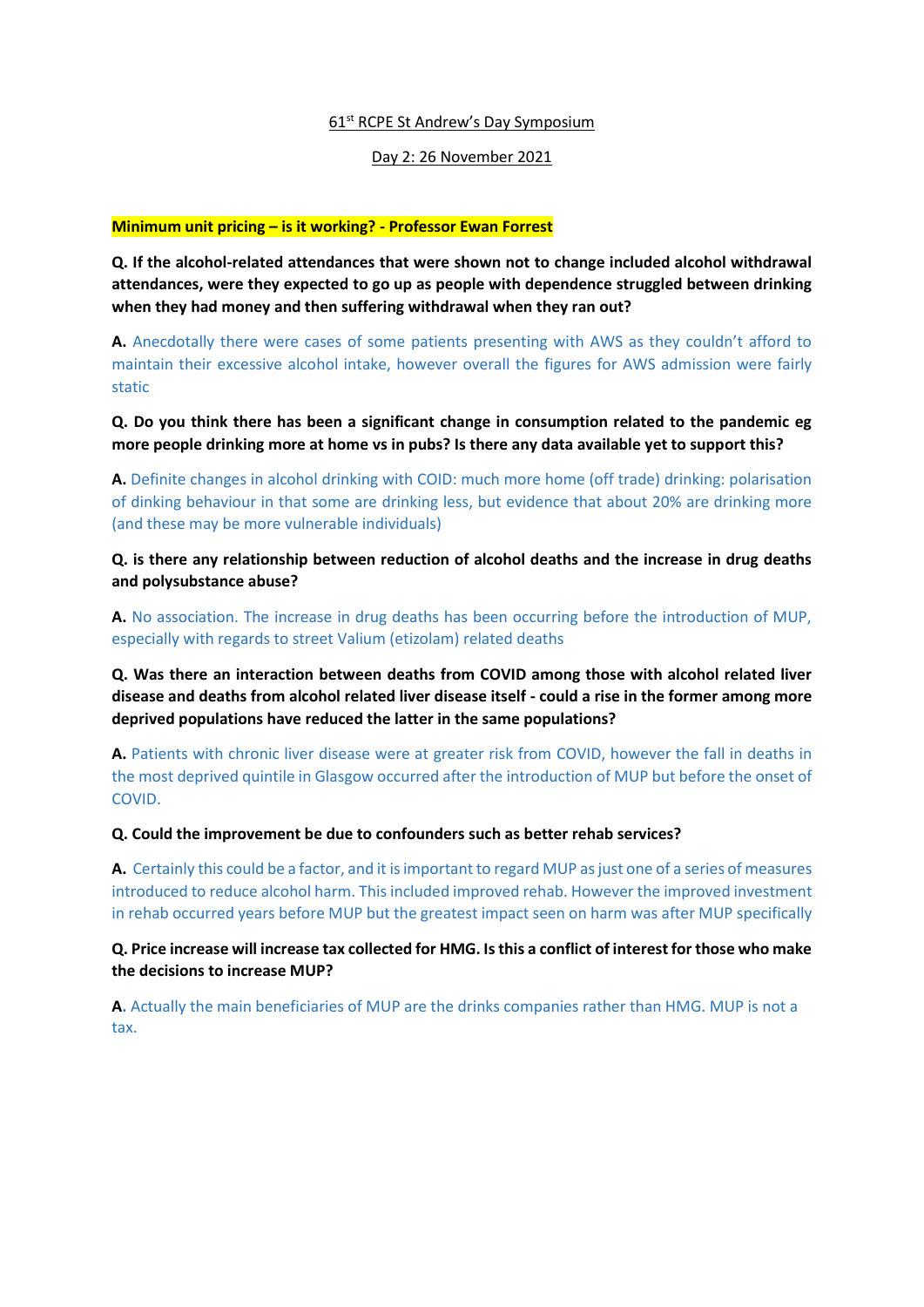**Q. What is considered an alcohol related death ie is trauma included in this? What lag effect would you expect to see following a societal increase in alcohol intake? Will we see a surge in 5-10 years and if so what else can we do as a profession?** 

A. Alcohol-specific deaths are defined in the following document: The impact of using the new definition of alcohol-specific deaths - [Office for National Statistics \(ons.gov.uk\)](https://www.ons.gov.uk/peoplepopulationandcommunity/birthsdeathsandmarriages/deaths/articles/theimpactofusingthenewdefinitionofalcoholspecificdeaths/2017-10-27)

### **Q. Has there been evidence of increase drinking among teenagers?**

**A.** No specific data in teenagers, but there may have been an increase in young adults (<45 years) drinking during the pandemic

### Abnormal liver function tests (LFTs) - Dr Andrew Fraser,

# **Q. what level of ALT (example two times upper limit?) should we consider further investigations such as noninvasive liver screen?**

**A.** This is context specific. If we are talking about patients who are asymptomatic then we use an ALT level of 30 to prompt further investigation through iLFTs. If further investigation is limited to 2 x Upper Limit of reference range then a significant number of people with underlying liver disease with the potential for early intervention will be missed. It is important that to appreciate that a lot of the liver screen tests only need to be done once and not repeated to give reassurance to patient and clinician. Often patients are getting repeated LFTs that are not adding anything.

### **Q. Does vitamin K really benefit patients with abnormal PT/INR who is not bleeding?**

**A.** Short answer is I think not. This is only a measure of the lack of the procoagulant vitamin K dependent clotting factors and does not reflect the overall coagulation status of the patient as there will also be deficiency of the anticoagulant clotting cascade

# **Q. If incidental mild abnormal LFT's found on patient that could be discharged from front door, should follow up be passed on to the GP to ensure fully investigated?**

**A.** Yes but this is a situation that the GP may want to repeat prior to investigation as a large number of patients who have incidental abnormal LFTs at the front door have normal LFTs after a few days. We have evidence that doing the fibrosis markers on admission bloods of patients with alcohol related disease who are admitted is significantly poorer than doing them on their discharge.

## **Q. What's other common causes of isolated elevation if GGT. Sometimes I feel we have bias towards people with GGT despite them denying it.**

**A.** Fatty liver disease is a common cause but so is non-hepatic illness.

## **Q. For pt on Methotrexate, We use double ALT Value(110) to withhold medication and once normalised ( 55 level) we restart in a smaller dose. Should we reduce the threshold ?**

**A.** I am not sure of the evidence behind those figure and whether it is an absolute or relative rise. Presumably these figures were chosen for a reason. There was another question about something being withheld at 5 times Upper Limit but again I think this is arbitrary. There are different methotrexate toxicities, of inflammation and fibrosis. The ALT rise would mainly be looking at the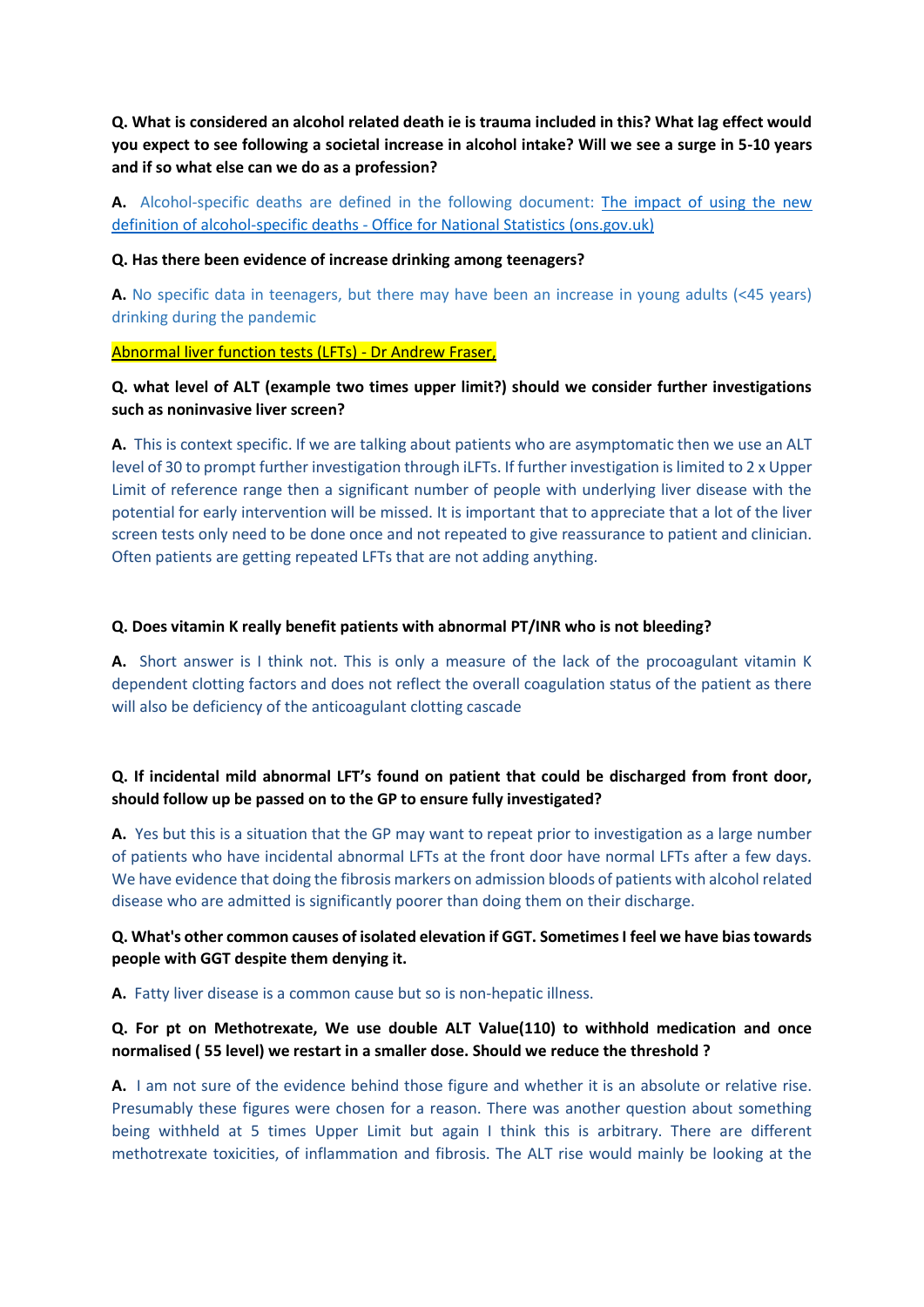inflammation whereas I think what you are particularly interested in is the fibrosis. It may be more relevant to look at factors such as the FIB-4 score.

### **Q. Will iLFT be implemented in Aberdeen soon?**

**A.** I know that Jim Allison in Biochem is looking into this.

# **Q. If a patient has raised FIB4 score, what do you think about having GPs a direct access to Fibroscan, and only refer to secondary care if Fibrosis F3 or higher?**

**A.** That has been used in Community studies and needs to be financed. The alternative would be to implement the Camden and Islington method of having Enhanced Liver Fibrosis (ELF) score as an intermediary and only referring those with elevated ELF.

### **Caring for doctors as well as their patients - Dr Caroline Elton**

**Q, How do we decide, and who decides it, that what is the right balance between being a bit too resilient, and being too reliant on and demanding support too many times for too little things? Also, do you think this issue may be in the minds of many doctors, particularly juniors?**

**A.** To answer the second part first - yes - I do think this is in the minds of many drs, particularly jnrs.

As for the answer - well it's incredibly difficult, but I suppose one important issue to consider is that of self-awareness. Part of maintaining one's wellbeing can be knowing when to say no, and when to hold a tendency to perfectionism in check. So being too resilient can be a problem if actually one is soldiering on at the expense of one's personal wellbeing. Learning to monitor that, and take action when necessary, is crucial.

# **Q. Is the sense of moral injury partly a consequence of doctors being poorly trained to deal with value conflicts, at least when compared with the training of social workers?**

**A.** I think that's a fair observation. And perhaps it's not just social workers - but the military as well, could provide some lessons. The problem is that wider society doesn't always accept the reality on the frontline in which doctors can be forced to make impossibly difficult, potentially morally compromising choices. But I think your observation is valid.

# **Q. You talk of the benefits of the old "firm" compared to the shift system. You also mention, negatively, "tribalism". I equate the "firm" to tribalism. How do you see "firms" as they used to be and are we at risk of forgetting the sexism and racism that it sometimes led to?**

**A.** I thought I spoke about the fact that all sorts of prejudicial stuff could lurk within old style firms (sexism, racism, homophobia - to name a few). So yes - firms aren't a magic solution. But at their best - they provided a sense of belonging within a small team. Tribalism, to me, speaks of 'isms' where you are either in or out. But the firm, when it worked well, didn't judge on these predetermined categories, but gave you a sense of belonging to a small unit that would train you and support you.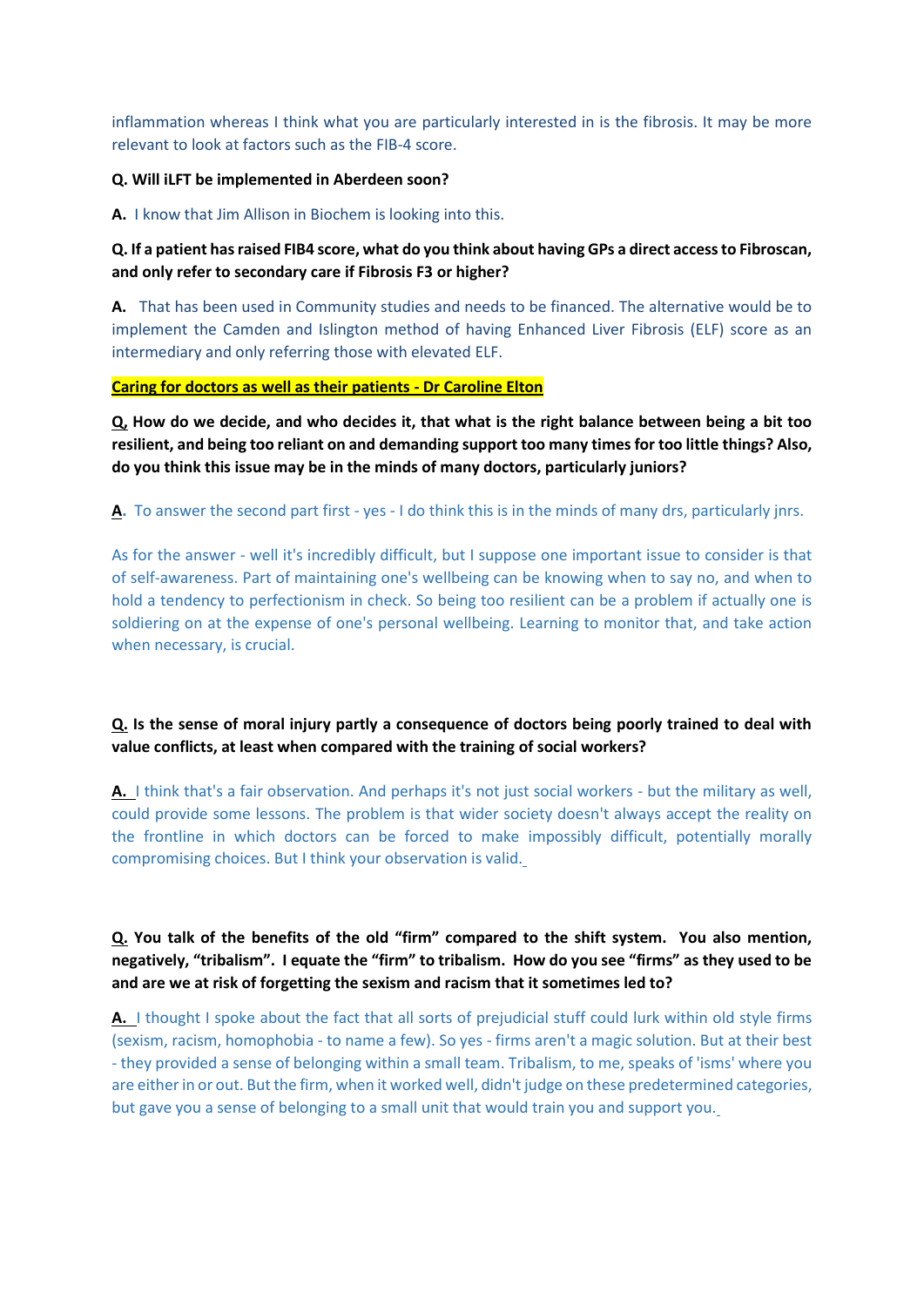**Q. What safeguards are there for doctors from difficult, rude and constantly complaining patients? I have seen medical and nursing colleagues having to put up with significant verbal abuse from patient with no real option but to endure it due to lack of safeguards for us.**

**A.** That's so difficult - and definitely no easy answers. But if a team member has been verbally abused - then the most senior member on duty at that time has a responsibility to go and express their displeasure to the patient (within the bounds of respecting patients, accounting for mental illness, etc) - and, also to provide support to the verbally abused staff member. Definitely no easy answers. But strong, visible, supportive leadership can make a difference in this incredibly tricky situation.

### **Acute kidney injury and the ageing kidney - Dr Fergus Caskey**

**Q. Given the lack of evidence of benefit, should we therefore abandon AKI eAlerts?**

**A.** No, I would not say that. I think more work needs to be done to optimise the way we use them/ respond to them

### **Q. Do you give sick day rules to patients?**

**A.** No, not in all cases. Only where I think the patient is particularly at risk of AKI that may be harmful. I do worry about the unintended consequences of sick day rules on adherence with medication proven to reduce cardiovascular events with much smaller NNTs.

# **Q. While treating the underlying driver, if you chose NOT to treat AKI, would the mortality remain same?**

**A.** The way to treat AKI is to treat the underlying driver, whether than is sepsis, volume depletion, obstruction, or glomerulonephritis? At the moment there no unbiased (RCT-level) evidence that treating these in a more concerted way that we did before AKI e-alerts reduced mortality at a population level.

# **Q. If RAASi causing RTA 4 in patient with CKD, is there still benefit of continuing these medication in this population or not?**

**A.** Here you are getting beyond the 'evidence'. I suspect such a person would have failed screening for the trials. It would depend on whether you could manage the hyperkalaemia sufficiently and then whether the indication for the RAASi was strong enough. It is a bit of a stretch, but looking out to the dual blockade of the RAAS evidence, it did not require very many episodes of AKI/ hyperkalaemia requiring acute dialysis to cancel out any benefit of dual blockade.

#### **Complex multimorbidity -Professor Frances Mair**

**Q. Do you think that palliative and supportive care integrated working with other specialties would be useful? There are no age ranges**

**A.** That sounds like a very interesting idea, and definitely one worth exploring. It might could be part of a potential project for one of our future Multimorbidity PhD rounds